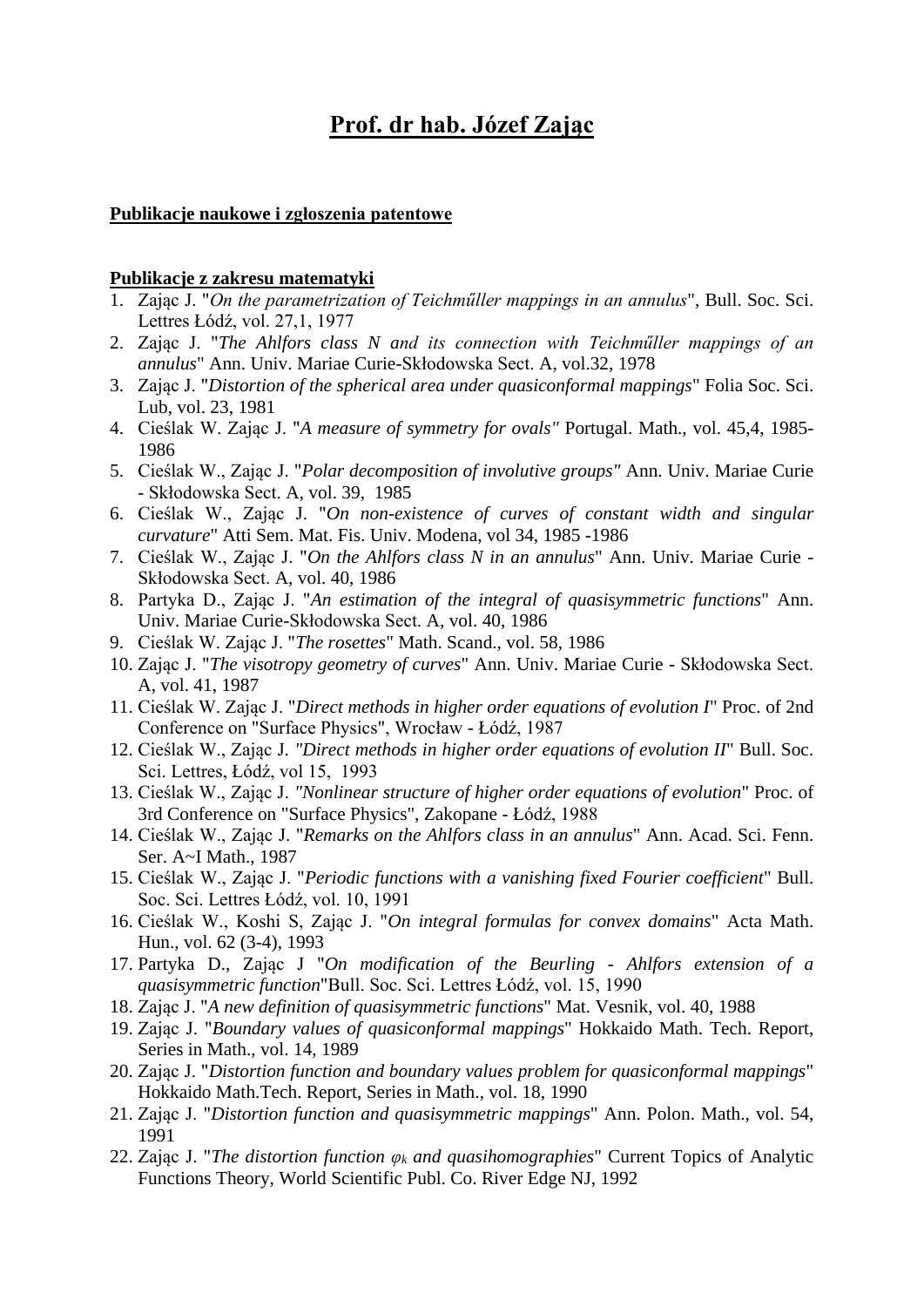- 23. Zając J. "*Quasisymmetric functions and quasihomographies of the unit circle*" Ann. Univ. Mariae Curie - Skłodowska Sect. A, vol. 44, 1990
- 24. Zając J. "*Quasihomographies and the universal Teichműller space I*" Bull. Soc. Sci. Lettres Łódź, vol. 14, 133, 1992
- 25. Zając J. "*Quasihomographies and the universal Teichműller space II*" Bull. Soc. Sci. Lettres Łódź, vol. 18, 137, 1992
- 26. Zając J. "*The boundary correspondence under quasiconformal automorphisms of a Jordan domain*" Ann. Univ. Mariae Curie - Skłodowska, Sec. A, vol. 45, 1991
- 27. Zając J. "*Functional identities for special functions of quasiconformal theory*" Ann. Acad. Sci. Fenn. Ser. A I Math., vol. 18, 1993
- 28. Zając J. "*A boundary model of the universal Teichműller space*" Hokkaido Math. Tech. Report, Series in Math., vol. 19, 1991
- 29. Zając J. "*The universal Teichmüller space of an oriented Jordan curve*" Ann. Univ. Mariae Curie - Skłodowska, Sect. A, vol. 47, 1993
- 30. Zając J*. "Special functions in quasiconformal theory*" Proc. of the Fourth Finnish Polish Summer School in Complex Analysis at Jyväskylä, Ber. Univ. Jyväskylä Math. Inst., vol. 55, 1993
- 31. Cieślak W., Zając J. "*Differential equation for the distortion function φkn*" Proc. of the Fourth Finnish - Polish Summer School in Complex Analysis at Jyväskylä, Ber. Univ. Jyväskylä"a Math. Inst., vol. 55, 1993
- 32. Katajämäki K., Zając J. "*Some remarks on quasisymmetric functions*" Bull. Soc. Sci. Lettres Łódź, vol. 15, 141, 1994
- 33. Zając J. "*The Schwarz lemma for plane quasiconformal mappings*" Folia Sci. Univ. Techn. Resoviensis 134 Math., vol. 17, 1995
- 34. Sakan K., Zając J. "*The Douady-Earle extension of quasihomographies*" Banach Center Pub., vol. 37, 1996
- 35. Résendis L., Zając J. "*Area and linear distortion theorems for quasiconformal mappings*" Bull. Soc. Sci. Lettres, Łódź, vol. 20, No 6, 1995
- 36. Zając J. "*The harmonic cross-ratio as a new conformal invariant*" Folia Sci. Univ. Tech. Resoviensis 139 Math., vol. 18, 1995
- 37. Zając J. "*Harmonic cross-ratio in the theory of one and two dimensional quasiconformal mappings*" Proc. of the XVI Rolf Nevanlinne Colloq. Van de Gruyter Pub., Berlin-New York, 1996
- 38. Zając J. "*Quasihomographies in the theory of Teichmüller space*" Dissertationes Mathematicae, 1996
- 39. Zając J. "*A boundary value problem for Beltrami Differential Equation*" Banach Center Pub., vol. 37, 1996
- 40. Zając J., Zając J. (Jr) "*Basic properties of the distance function M<sup>K</sup> and its extremum*" Folia Sci. Univ. Tech. Resoviensis, vol. 147, 1996
- 41. Zając J. "*The complete boundary transformation*" Math. Scand., vol. 28, 1996
- 42. Zając J. "*Space counterpart of the elliptic integral*" Israel J. Math
- 43. Zając J. "*Distortion estimates for quasihomographies of a quasicircle in ℂ*" Comment. Math. Helv., vol. 48, 1996
- 44. Zając J. "*Teichműller space of an oriented Jordan curve on Riemann surface*" Rev. Roum. De Math., 1996
- 45. Zając J. "*Approximation formula for special functions in n - dimensional quasiconformal theory*" Journal London Math. Soc.
- 46. Paprocki E., Zając J. "*A linearization formula for the universal Teichműller space of an oriented Jordan curve*" vol. 20(137), Math., Folia Sci. Univ. Tech. Resoviensis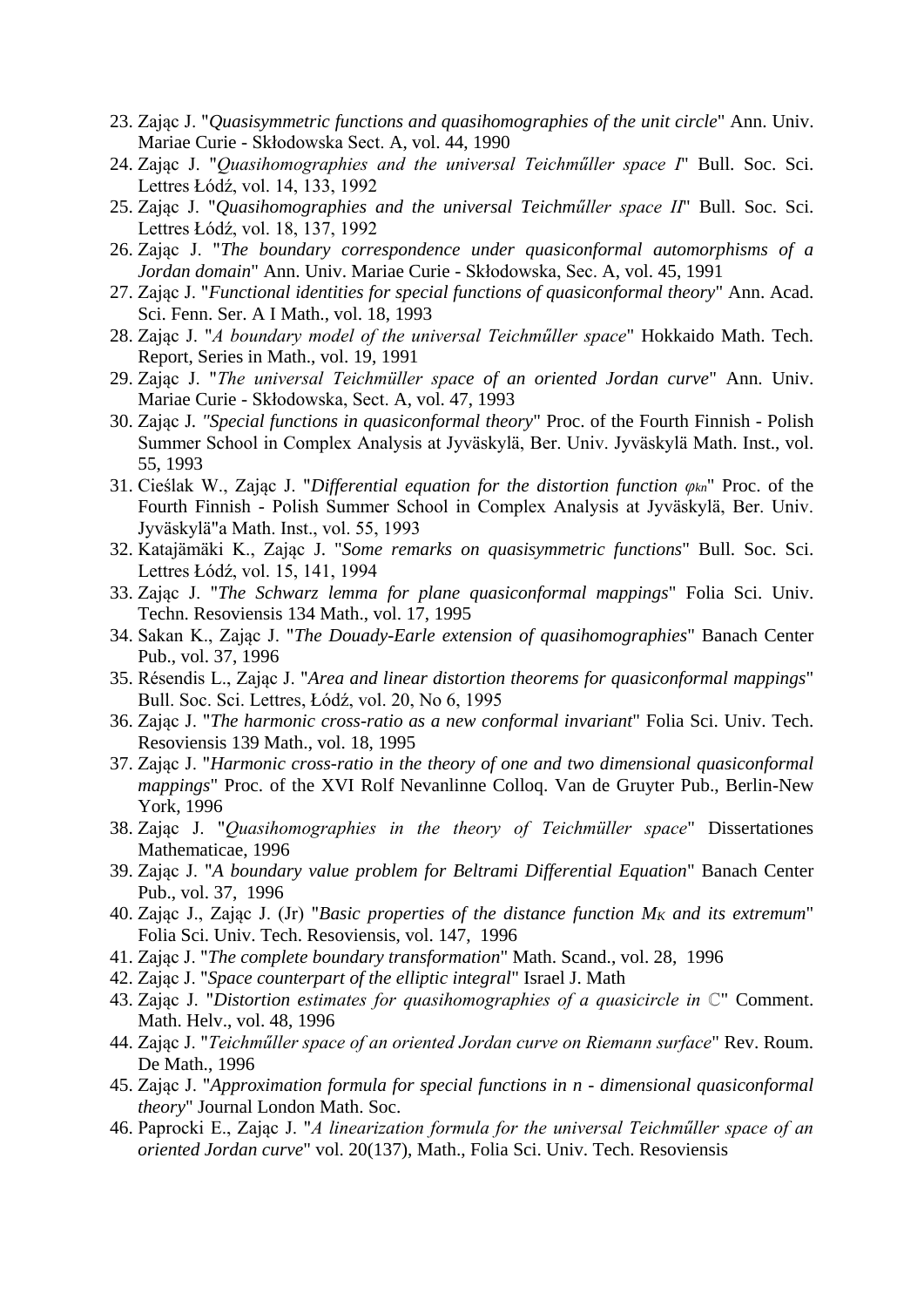- 47. Szynal A., Zając J. "*Extremal normalization for compact families of one or two dimensional quasiconformal mappings*" vol. 20(151), Math., Folia Sci. Univ. Tech. Resoviensis
- 48. Zając J. "*Extremal problems in quasiconformal theory by the mean of special functions*" Review article ordered by the Committee of the Conference in Mathematical Analysis and Applications, Linkőping University, Sweden, 1996
- 49. Zając J., Zając J. (Jr) "*Equivalent special functions in quasiconformal theory*" Manuscript
- 50. Reséndis L., Rompała W., Zając J. *"Teichműller structure of endomorphisms*" Bull. Soc. Sci. Lettres, Łódź, 1998
- 51. Paprocki E., Zając J. "*Geometrical interpretation of quasihomographies*" Bull. Soc. Sci. Lettres, Łódź, 1998
- 52. Zając J. "*Special functions of Teichműller theory*" Proc. of The International Symposium on Complex Analysis and Related Topics, Cuernevaca, Mexico, 1997
- 53. Reséndis L., Zając J. "*Maximal dilatation of the Beurling-Ahlfors extension operator*" vol. 20(154), Math., Folia Sci. Univ. Tech. Resoviensis
- 54. Reséndis L., Zając J. "*The Beurling-Ahlfors Extension of Quasihomographies*" Commentarii Mathematici Universitatis Sancti Pauli, vol. 46(2), 1997
- 55. Partyka D., Sakan K., Zając J. "*The harmonic and quasiconformal extension operator*" Banach Center Pub., vol. 48, 1999
- 56. Paprocki E., Zając J. "*Geometric interpretations of quasihomographies*" Bull. Soc. Sci. Lettres, Łodź, 1998
- 57. Wilczek K., Zając J. "*Sharp distortion estimation for quasiconformal mappings of the unit disc*" Bull. Soc. Sci. Lettres, Łódz, 1999
- 58. Reséndis L., Zając J. "*The Paprocki spaces*" The Catholic University Press, Proc. of The 5th Environmental Mathematical Conference, vol. 1, 1999
- 59. Zając J. "*Quasiconformal homeomorphisms in low dimensions*" Math. Folia Sci. Univ. Tech. Resoviensis, vol. 23 (175), 1999
- 60. Zając J. "*The Paprocki space as a harmonic representation of the universal Teichmüller space*" University of Joensuu, "Symposium on complex differential and functional equations. Joensuu 2002" Department of Mathematics, Report Series No.6, Joensuu 2004
- 61. Zając J., *"Harmonic representation of the universal Teichmüller space – the Paprocki space*" Bulletin de la Societe des Sciences et des Letters de Łódź, Vol LVI, 2006, 37-48
- 62. Zając J. *"Od Kopernika do Banacha"*, "Scientific Bulletin of Chełm. Section of Mathematics and Computer Science", No. 2/2006, 261-265.
- 63. Zając J. "*Quasiconformal automorphisms of one and two dimensional domains"*, Scientific Bulletin of Chełm. Section of Mathematics and Computer Science, No. 2/2007, 85-101
- 64. Zając J., Kalchuk I. V., Stapanyuk T. C. *"Approximation of the functions from Sobolev's classes in uniform and integral* metrics" Ławrynowicz J., Partyka D., Zajac J. (red.) "From complex analysis to asymmetric Randers-Ingarden Structures II" Bulletin De La Societe Des Sciences Et Des Lettres De Łódź, vol. LIX, no. 2/2009, s. 9-17
- 65. Partyka D., Zając J., *"Generalized problem of regression*" Ławrynowicz J., Partyka D., Zajac J (red.) Bulletin De La Societe Des Sciences Et Des Lettres De Łódź, vol. LX, no. 1/2010, s. 77-94
- 66. Коренков М.Є., Зайонц Ю., Харкевич Ю. I., *Характеристики Неванлінна та дефектні значения дзета-функцій Вейєрштрасса*, Український математичний журнал No 5, том 63/2011, p. 718-720
- 67. Zając J "Harmonic mappings and quasihomographies in the theory of Teichmüller space" Contemporary Mathematics, Volume 553, 2011, p. 289-304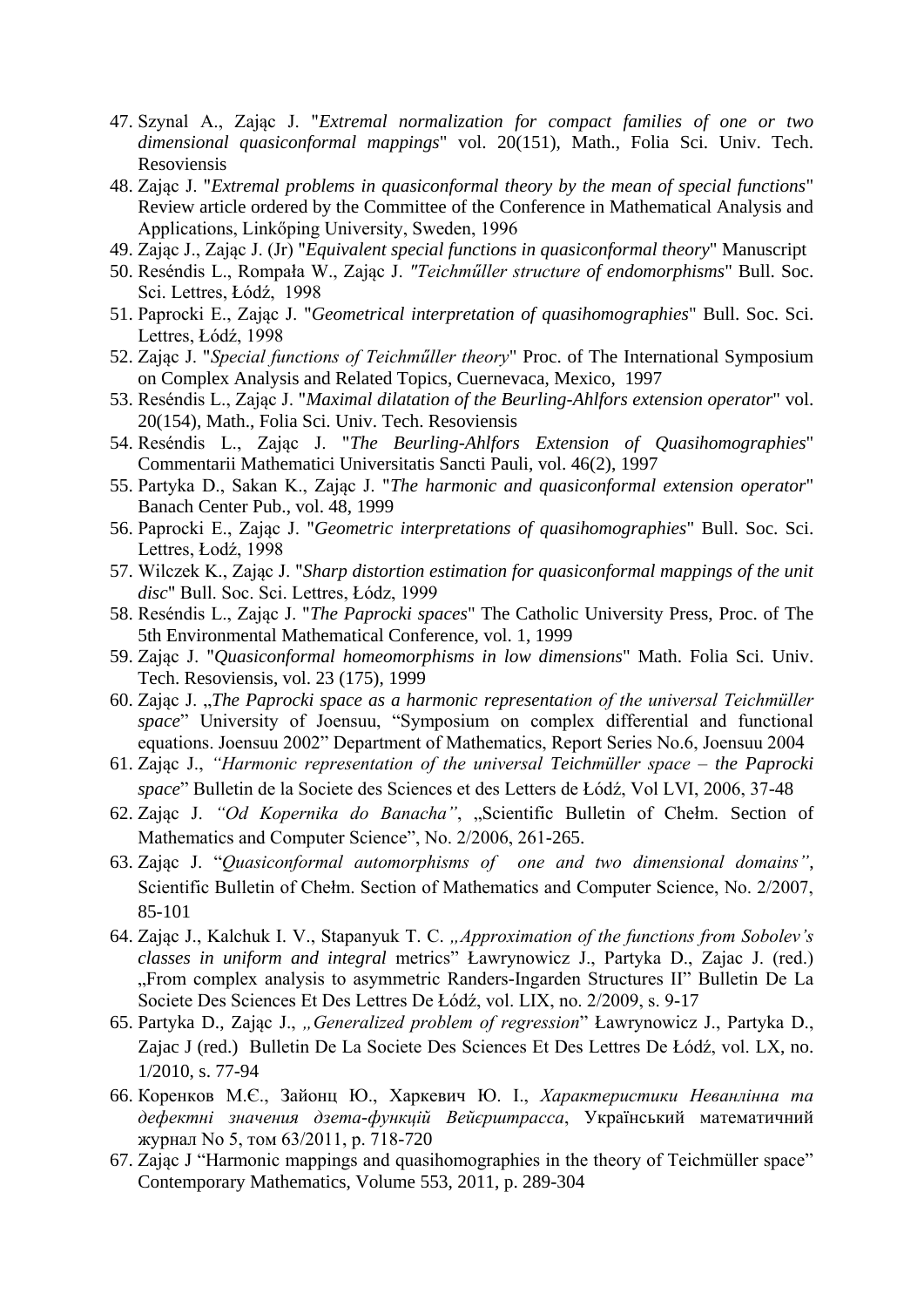- 68. Korenkov M. E., Zajac J., Kharkevych Yu. I., *Nevanlinna characteristics and defective values of the Weierstrass zeta function*, Ukrainian Mathematical Journal, Volume 63, 2011, Number 5, 838-841
- 69. Zając J., Kharkevych Yu. I., Stepaniuk T. A., *About Poisson's integrals and their approximating properties on the classes Hω*, Издательский центр БГУ, Minsk 2012, 307- 317
- 70. Partyka D., Zając J., *The Schwarz Type Inequality for Harmonic Mappings of the Unit Disc with Boundary Normalization*, Complex Analysis and Operator Theory, Volume 9, Issue 1, 2015, pp. 213-228
- 71. D. Partyka, J. Zając, *Generalized approach to the problem of regression*, Anal. Math. Phys., DOI 10.1007/s13324-014-0096-7, Anal.Math.Phys. (2015) 5, p: 249–320
- 72. M. E. Korenkov, J. Zajac and Yu. I. Kharkevych*, About asymptotic of some functions* / Ukr. Math. Journal, (2015) 67, No 1
- 73. Зайонц Ю., Коренков М.Є., Харкевич Ю. I., *Про асимптотику деяких функцій Вейєрштрасса*, Український математичний журнал No 1, том 67/2015, p. 135-138
- 74. J. Zając, D. Partyka, A. Szumera, *Notatki seminaryjne*, tom I i II, PWSZ w Chełmie, Chełm 2017 (monografia)
- 75. Yurii Kharkevych, Tetiana Zhyhallo, Konstiantyn Zhyhallo, Józef Zając, *Approximation of classes of differentiable functions by Poisson integrals. Monograph*, Instytut Naukowo-Wydawniczy "Spatium", Chełm 2019.

## **Publikacje z zakresu ekonomii**

- 1. Fałda B., Zając J., "*Zasoby i strumienie*" Zeszyty Naukowe, WSE w Nisku, Nr 2(4) Nisko 1999
- 2. Fałda B., Zając J., "*Model dynamiczny podstawowych procesów ekonomicznych*", Materiały pokonferencyjne III Międzynarodowej Konferencji Naukowej "Turystyka oraz mała przedsiębiorczość jako formy aktywizacji obszarów przygranicznych", Jarosław 2000
- 3. Zając J., Fałda B. "Dynamika gospodarki rynkowej", "Konkurencyjność oraz rozwój w gospodarce" pod red. K. Kłosińskiego, Wydawnictwo KUL, Lublin 2004, s. 231-243
- 4. Zając J., Fałda B. *"Znaczenie środków pomocowych Unii Europejskiej w rozwoju sektora małych i średnich przedsiębiorstw w Polsce"* II Międzynarodowa Naukowo – Praktyczna Konferencja "Problemy integracji europejskiej i współpracy transgranicznej" Łuck 29 – 30 września 2005, Łuck, Wołyński Państwowy Uniwersytet im Łesii Ukrainki w Łucku 2005, s. 322 – 330.
- 5. Fałda B., Zając J. *"Optymalizacja przychodu w procesie sprzedaży"* Acta Agr. Silv. ser. Agr., Section of Economy 47, Wydawnictwo oddziału Polskiej Akademii Nauk, Kraków 2006, s. 135-144
- 6. Fałda B. Zając J., "*Значення допоміжних засобів Європейського Союза для розвитки малих і середних підприємств у Польщі*" Науковий Вісник, Wołyński Uniwersytet Państwowy im. Łesi Ukrainki, 7/2006, s. 171-181
- 7. Fałda B., Zając J. *"Zainteresowanie samorządów Lubelszczyzny środkami z programów przedakcesyjnych Unii Europejskiej"*, [w:] "Realizacja koncepcji rozwoju zrównoważonego na szczeblu lokalnym", K. Górka, L. Kaliszczak (red.), Państwowa Wyższa Szkoła Zawodowa w Tarnobrzegu, Tarnobrzeg 2006, s.81-92
- 8. Fałda B., Zając J. *"Wpływ integracji europejskiej na inwestycje w zakresie infrastruktury lotniskowej w Polsce"* [w:] "Gospodarka w warunkach integracji europejskiej" J. Grzywacz, S. Kowalski (red.), Wydawnictwo Państwowej Wyższej Szkoły Zawodowej w Płocku, Płock 2008, s. 137-146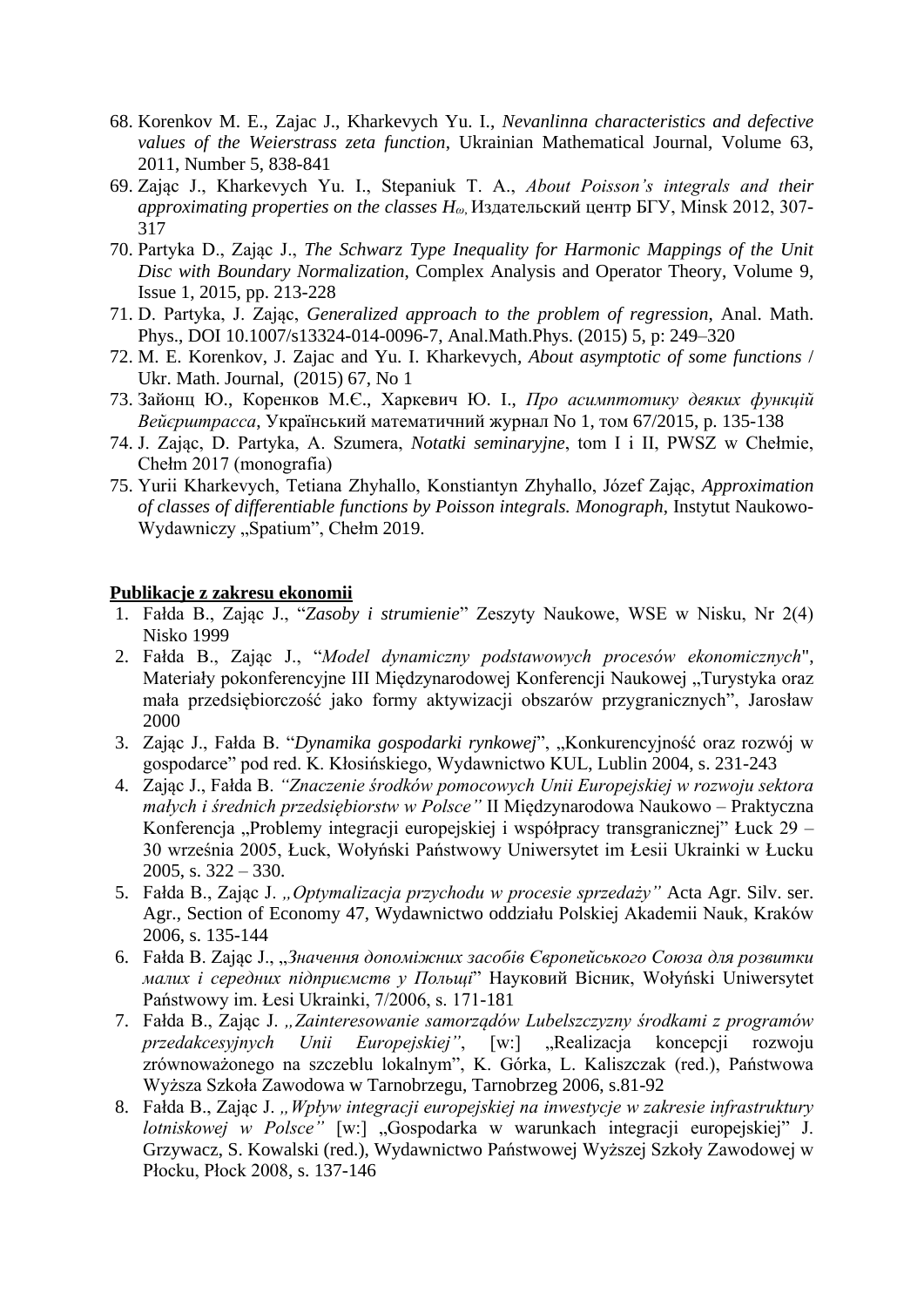- 9. Fałda B., Zając J. *"Transport lotniczy jako czynnik rozwoju społeczno – gospodarczego kraju na przykładzie Polski"*, Науковий Вісник, Wołyński Uniwersytet Państwowy im. Łesi Ukrainki, 3/2009, s.269-279
- 10. Zając J., "Regresja uogólniona" [w:] "Miscellanea mikroekonometrii" J. Hozer (red.), Katedra Ekonometrii i Statystyki Uniwersytetu Szczecińskiego, Instytut Analiz, Diagnoz i Prognoz Gospodarczych w Szczecinie, Szczecin 2010, s.169-188
- 11. Fałda B., Zając J., "*Algebraiczne aspekty procesów ekonomicznych"*, Didactics of Mathematics, The Publishing House of the Wroclaw University of Economics,Wrocław 2010, s.23-32
- 12. Fałda B. Zając J. *"Air transport in Poland in the age of world economic crisis"*, [w:] "Servire Veritati. Księga jubileuszowa z okazji siedemdziesiątych urodzin Profesora Kazimierza A. Kłosińskiego" P. Marzec (red.), Wydawnictwo KUL, Lublin 2011, s. 167- 181
- 13. Fałda B., Zając J., "*Analiza statystyczna parametrów ekonomicznych z ustaloną strukturą algebraiczną*", [w:] "Zastosowanie metod ilościowych do oceny ryzyka i efektywności systemu ubezpieczeń społecznych" Cz. Domański, A Majdzińska (red.), Acta Universitatis Lodziensis, Folia Oeconomics 254, Wydawnictwo Uniwersytetu Łódzkiego, Łódź 2011, s. 129-141
- 14. Gonczarow S., Gurin B., Sapsay G, Zając J., Fałda B., Gardziński Z. *Educational marketing in graduate school of Ukraine and Poland*, Równe-Chełm 2011 (monografia), pp. 274
- 15. Fałda B., Zając J., "Prognozowanie w teorii regresji uogólnionej", "Matematyka i informatyka na usługach ekonomii. Modelowanie zjawisk gospodarczych. Elementy teorii" E. Panek (red.), Zeszyty Naukowe. Uniwersytet Ekonomiczny w Poznaniu. Wydawnictwo Uniwersytetu Ekonomicznego w Poznaniu, Poznań 2011, s. 112-124, (9 pt)
- 16. Fałda B., Zając J., "*Zagadnienie regresji w naukach ekonomicznych"*, red. B. Borkowski, K. Kukuła, Metody Ilościowe w Badaniach Ekonomicznych, Tom XIII, nr 1, Wydawnictwo SGGW, Warszawa 2012, s. 82-95
- 17. Gonczarow S., Gurin B., Sapsay G, Zając J., Fałda B., Gardziński Z. "*Marketing edukacyjny szkół wyższych w Polsce i na Ukrainie"*, Chełm 2015 (monografia), pp. 264
- 18. Fałda B., Zając J., "*Some remarks in generalized regression methods"*, Quantitative Methods in Economics (Metody Ilościowe w Badaniach Ekonomicznych), SGGW, Warszawa, Volume XVII, No. 4, 2016, p. 31-39
- 19. Fałda B., Zając J., "*Uwagi na temat średnich w ekonomii"*, Quantitative Methods in Economics (Metody Ilościowe w Badaniach Ekonomicznych), SGGW, Warszawa, Volume XVIII, No. 2, 2017, p. 232-241

## **Publikacje z zakresu nawigacji lotniczej**

- 1. Zając J. Fellner A. *"Lotnicza sieć polskich permanentnych stacji RTK DGPS w europejskim systemie CNS/ATM*", Polskie Towarzystwo Informacji Przestrzennej, Roczniki Geomatyki 2004, Tom II, Zeszyt II
- 2. Zając J., Fellner A., Trómiński P., Śledziński J. "*Realizacja europejskiego systemu EUPOS w laboratorium DGNSS/GIS Państwowej Wyższej Szkoły Zawodowej w ramach ogólnie dostępnego systemu POLPOS*" Czwarta Konferencja Entuzjastów Informatyki, Chełm 20-21 maja 2005, Chełm 2005
- 3. Zając J., Fellner A. "*System CNS/ATM w programie Single European Sky"* VI Międzynarodowe Sympozjum Nawigacyjne, Maritime University, Faculty of Navigation, Gdynia 2005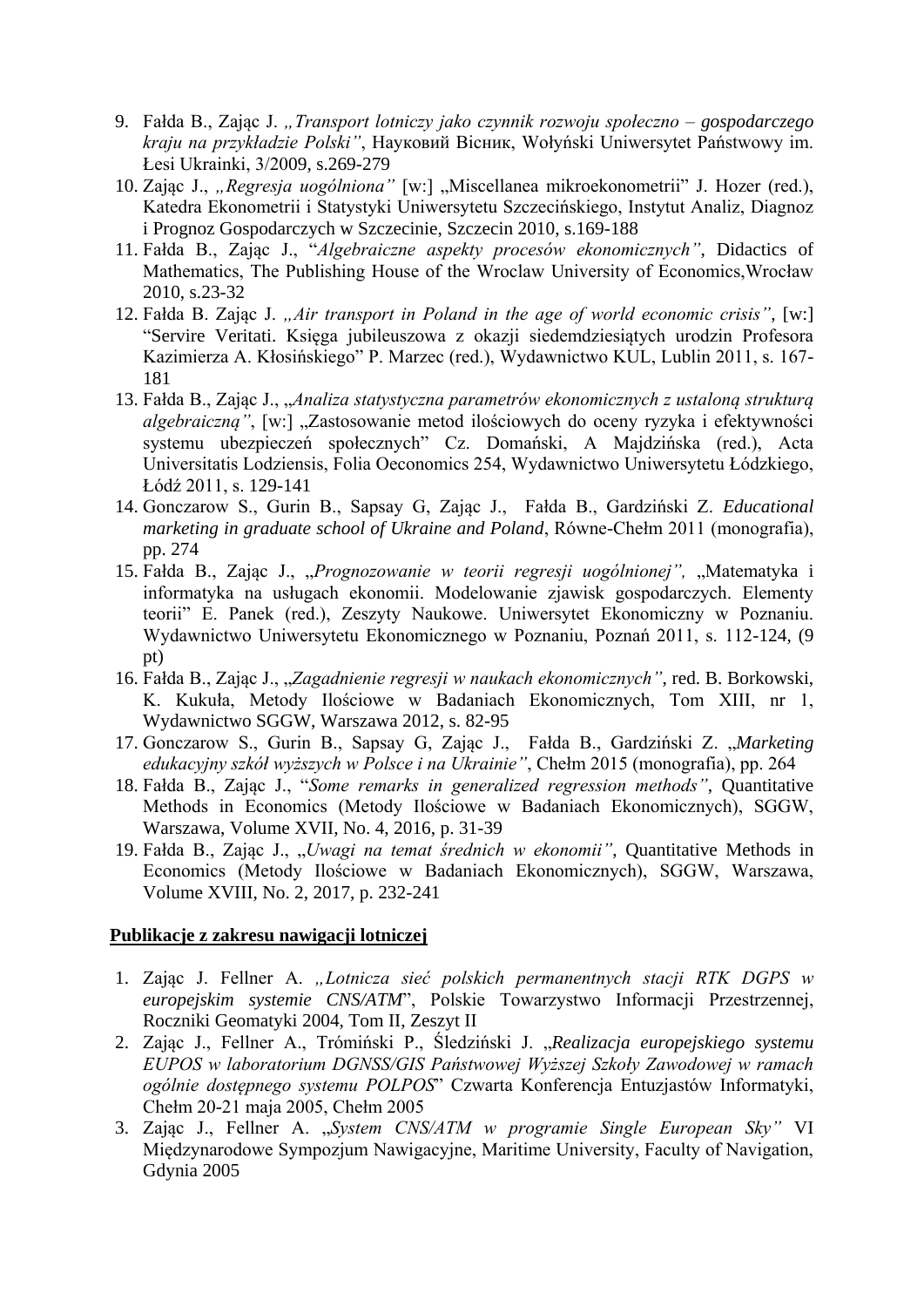- 4. Fellner A., Śledziński J., Zając J., "*Precision approach by Polish aviation Differential POLPOS*" Proceeding of the EGU G9 Symposium "Geodetic and geodynamic Programmes of the CEI (Central European Initiative)" Vienna, Austria 25 – 30 April 2005, Politechnika Warszawska, Instytut Geodezji Wyższej i Astronomii Geodezyjnej, No2(73),2005
- 5. Fellner A., Śledziński J., Zając J., *Laboratorium DGNSS/GIS POLPOS w ramach europejskiego systemu* EUPOS, Roczniki Geomatyki, Tom III, Zeszyt 1 Warszawa 2005
- 6. Fellner A., Śledziński J., Zając J., *Realizacja europejskiego systemu EUPOS w laboratorium DGNSS/GIS Państwowej Wyższej Szkoły Zawodowej w ramach ogólnie dostępnego systemu POLPOS*, Roczniki Geomatyki, Warszawa 2005
- 7. Banaszek K., Fellner A., Śledziński J., Zając J., *Air-Net of Polish Permanent Stations RTK DGPS In European CNS/ATM System*, Reports of Geodesy
- 8. Fellner A., Zając J., *Precision approach by Polish Aviation Differential GPS – POLPOS*, REPORTS ON GEODESY 2005 nr 2 (73), s.10
- 9. Zając J., Fellner A., Trómiński P., *Perspectives of the Transport and the Communication in the Light of the European EUPOS Program*, Journal of KONES Powertrain and Transport, Warszawa 2006
- 10. Zając J., Fellner A., Ćwikła A., "*Lotnisko Państwowej Wyższej Szkoły Zawodowej w Chełmie jako element europejskiego systemu transportowego*", [w:] Zając J., Fellner A. (red.), "Rozwój infrastruktury transportowej Chełma na tle regionu, kraju i Europy", PWSZ w Chełmie, Chełm 2006
- 11. Zając J., Fellner A., "*EGNOS i GNSS w programie EUPOS"*, Journal of Aeronautica Integra 1/2006
- 12. Fellner A. Zając J., "*Frazeologia lotnicza"*, Państwowa Wyższa Szkoła Zawodowa w Chełmie, Chełm 2006
- 13. Zając J., Fellner A., Fellner J. "*Akronimy i skróty lotnicze"* PWSZ w Chełmie, Chełm 2007
- 14. Fellner A., Trómiński P., Zając J., "*Rezultaty testowania programu DEMETER 2000 w laboratoriach DGNSS/GIS chełmskiej PWSZ"*, Roczniki Geomatyki, Tom V, Zeszyt 1 Warszawa 2007, p. 23 – 35
- 15. Fellner A. Zając J., "*Frazeologia lotnicza"*, (wyd II) Państwowa Wyższa Szkoła Zawodowa w Chełmie, Chełm 2008
- 16. Zając J., "*Z Chełma na cały świat"*, Biuletyn Informacyjny Chełmskiego Towarzystwa Naukowego, Nr 1/2008, s. 25-28

## **Inne:**

- 1. Zając J., *Matematyk od bomby wodorowej*, Forum Akademickie 4/2019
- 2. Zając J. *Obcy i inni – uzupełnieniem "swoich" w matematyce,* [w:] M. Karwatowska, R. Litwiński, A. Siwiec (red.) "Obcy inny. Propozycje aplikacji pojęciowej" Wydawnictwo UMCS, Lublin 2018, s. 55-57.
- 3. Zając J., Fałda B., "*Profesor Julian Ławrynowicz. Nauczyciel, wychowawca,*  naukowiec", [w:] E. Karasiński (red.) "Sylwetki łódzkich uczonych: Profesor Julian Ławrynowicz", Zeszyt 94, Łódzkie Towarzystwo Naukowe, Łódź 2009, s. 9-16
- 4. Fałda B., Zając J., *"Polskie uczelnie wobec wyzwań Procesu Bolońskiego"* Нова Педагогічна Думка, Матеріали IX Міжнародної Науково-Методичної Конференції, "Прблеми управління якістю підготовки фахівців в умовах інтеграції в міжнародний освітній простір", Рівне 2009, s.39-49
- 5. Zając J., Fałda B., "*Matematycy w Chełmie"*, Forum Akademickie Nr 10/2009, s. 13